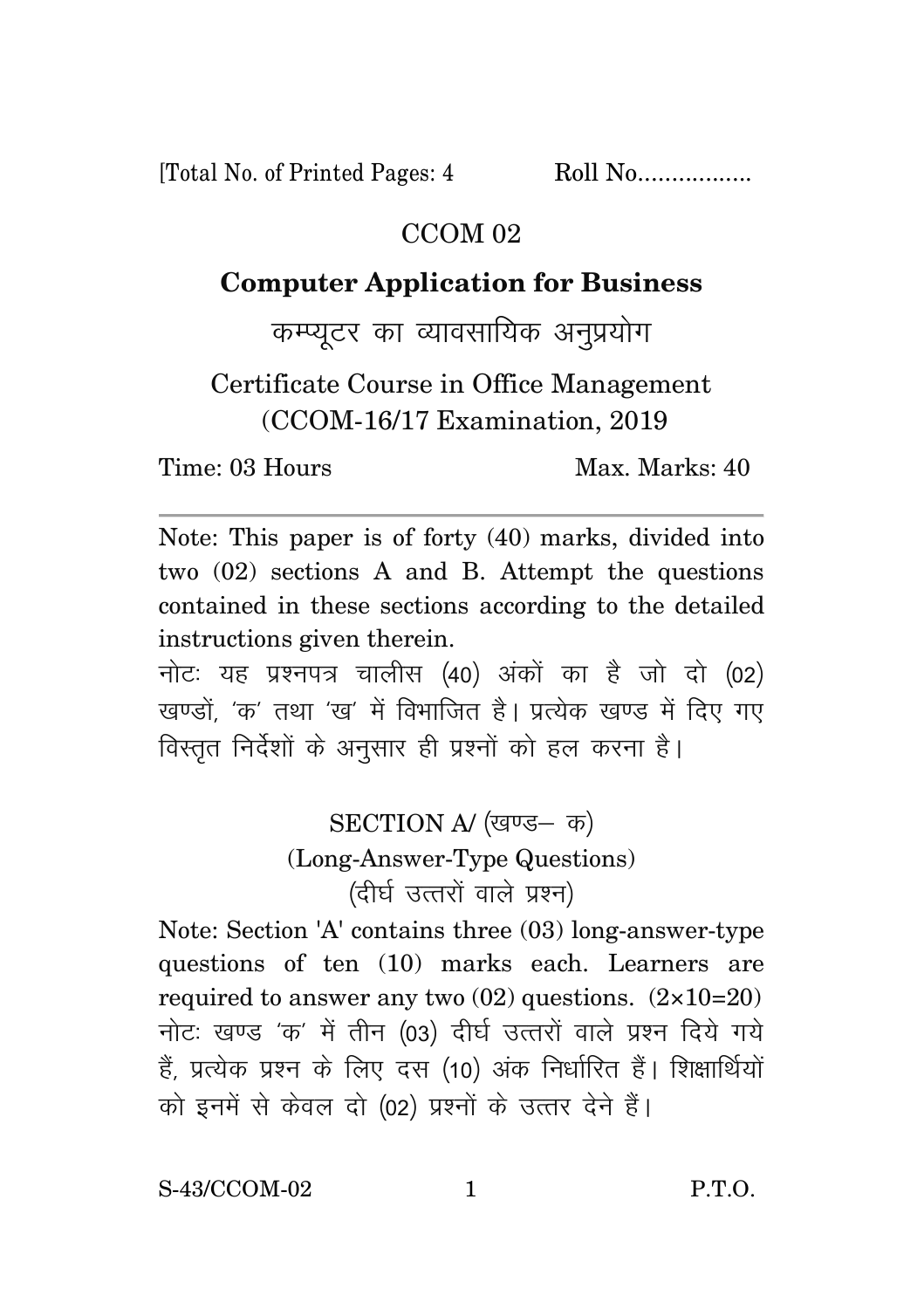1. How many types of Number system? Explain by giving a suitable example.

नम्बर प्रणाली कितने प्रकार का होता है? उपयुक्त उदाहरण देकर व्याख्या कीजिए।

2. What do you mean by HTML? Explain the uses of HTML in website development.

एच टी एम अल से आप क्या समझते हैं? वेबसाइट निर्माण में एच टी एम अल के उपयोग की व्याख्या कीजिए।

- 3. Write the notes on the following
	- (i) RAM, ROM and HDD
	- (ii) Input and Output Devices

निम्नलिखित पर टिप्पणियाँ लिखिए:

- $(i)$  रैम, रोम एवं हार्ड डिस्क
- $(ii)$  इनपूट एवं आउटपूट डिवाइस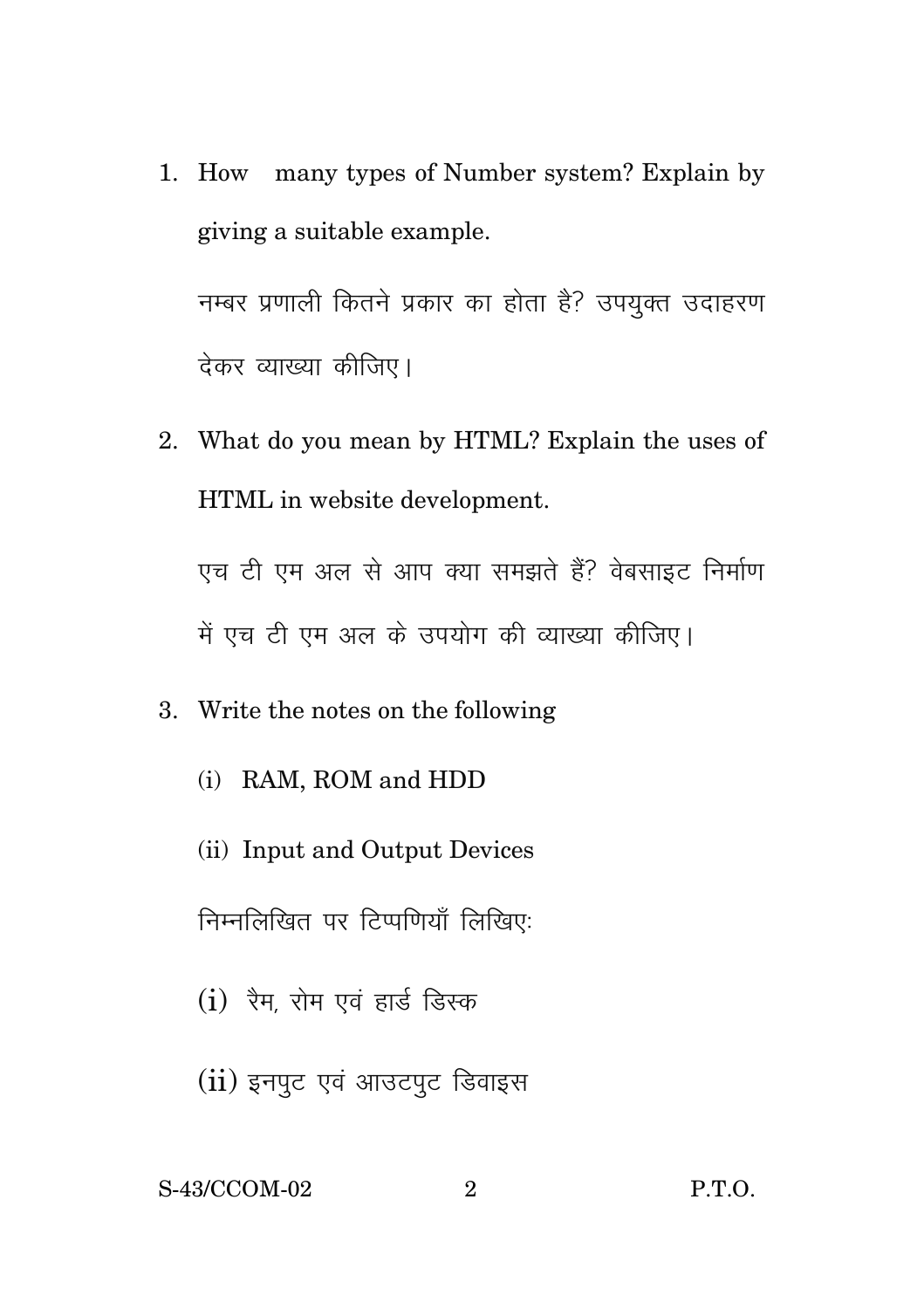## SECTION-B/ (खण्ड- ख) (लघ उत्तरीय प्रश्न)

## (Short Answer Type Questions)

Note: Section 'B' contains six (06) short-answer-type questions of five (05) marks each. Learners are required to answer any four  $(04)$  questions.  $(4 \times 5=20)$ नोटः खण्ड 'ख' में छः (06) लघु उत्तरों वाले प्रश्न दिये गये हैं, प्रत्येक प्रश्न के लिए पाँच (05) अंक निर्धारित हैं। शिक्षार्थियों को इनमें से केवल चार (04) प्रश्नों के उत्तर देने हैं।

- 1. How to insert a chart in Ms-Excel? Explain. एम एस एक्सेल में चार्ट को किस प्रकार सम्मिलित किया जाता है? व्याख्या कीजिए।
- 2. How to create Hyperlink in a website? Explain it with suitable example.

वेबसाइट में हाइपरलिंक को कैसे बनाया जाता है? इसे एक उपयुक्त उदाहरण देकर समझाइये।

3. What is the role of Ms-Powerpoint in business? एम एस पावरप्वांइट की व्यवसाय में क्या भूमिका है?

S-43/CCOM-02 3 P.T.O.